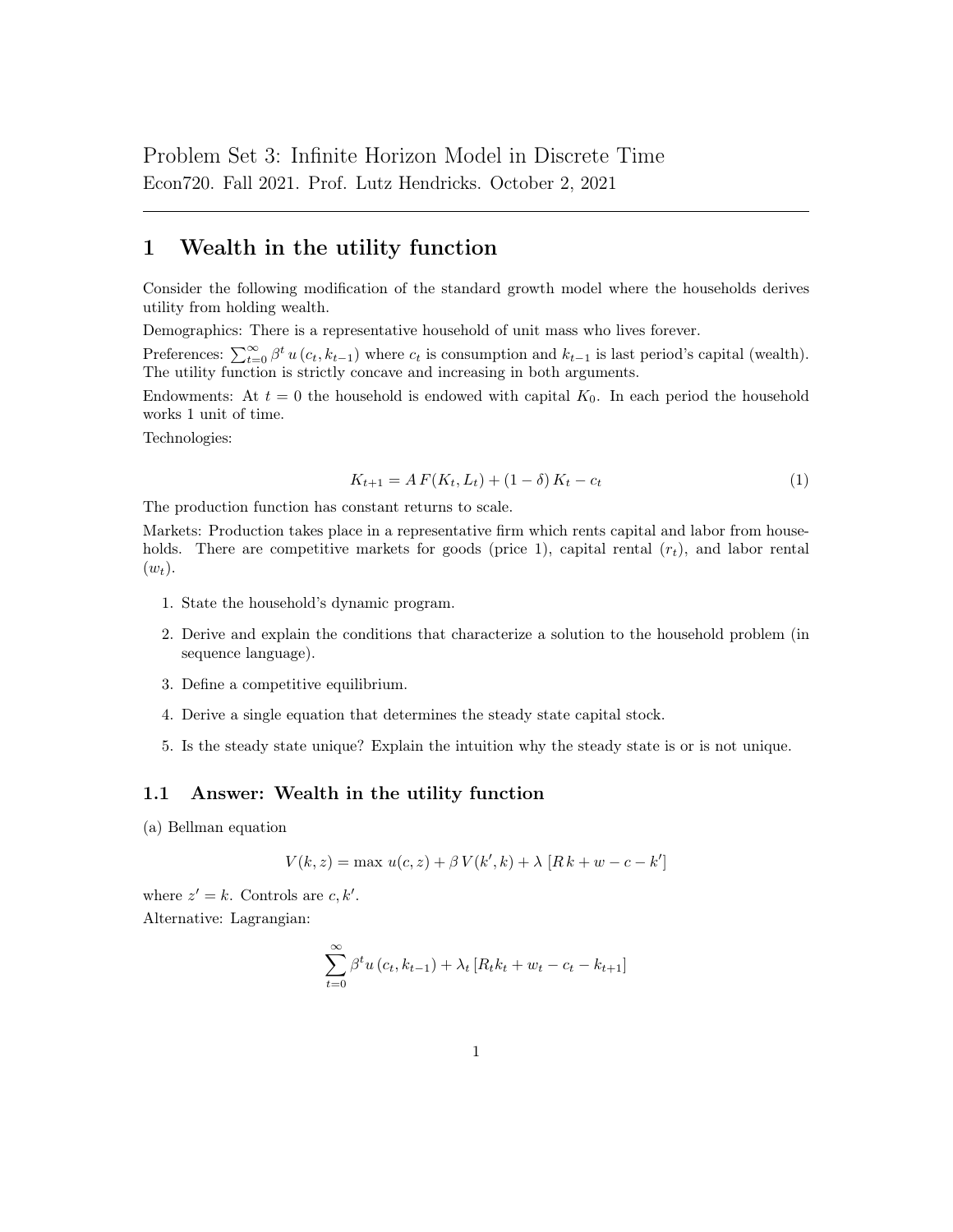(b) First-order conditions from DP:

$$
u_c(c, z) = \lambda
$$
  

$$
\beta V_k(k', k) = \lambda
$$

Envelope conditions:

$$
V_k(k, z) = \beta V_z(k', z') + \lambda R
$$
  

$$
V_z(k, z) = u_z(c, z)
$$

Euler equation:

$$
u_c(c, z) = \beta R' u_c(c', z') + \beta^2 u_z(c'', z'')
$$

Solution: Sequences  $(c_t, k_t)$  that solve the Euler equation, budget constraint, and transversality condition. Intuition: The additional  $u<sub>z</sub>$  term in the Euler equation reflects the effect of raising  $k'$ in the usual perturbation.

Alternative: Lagrangian FOCs:

$$
c_t : \beta^t u_c(t) = \lambda_t
$$
  

$$
k_{t+1} : \beta^{t+2} u_k(t+2) = \lambda_t + \lambda_{t+1} R_{t+1}
$$

(c) CE: Totally standard.  $\{c_t, k_{t+1}, w_t, R_t\}$  that satisfy: Household Euler equation and budget constraint. 2 firm first-order conditions. Market clearing:  $K_t = k_t$ ,  $L_t = 1$ ,  $F(K_t, L_t) + (1 - \delta) K_t =$  $c_t + K_{t+1}.$ 

(d) The Euler equation implies in steady state:

$$
1 = \beta \left[ f'(k) + 1 - \delta \right] + \beta^2 \frac{u_z \left( f(k) - \delta k, k \right)}{u_c \left( f(k) - \delta k, k \right)}
$$

(e) Steady state is generally not unique. Household may choose low c and high k or vice versa.

## 2 Ben-Porath Model

We study the decision problem of an infinitely lived agent in discrete time. At  $t = 0$ , the agent is endowed with  $h_0$  units of human capital. In each period, he can invest  $l_t$  units of time, so that human capital evolves according to

$$
h_{t+1} = (1 - \delta) h_t + F(h_t l_t)
$$
\n(2)

$$
F\left(hl\right) = \left(hl\right)^{\alpha} \tag{3}
$$

with  $0 < \alpha, \delta < 1$ . The objective is to maximize the present value of lifetime earnings, given by

$$
Y = \sum_{t=0}^{\infty} R^{-t} w h_t (1 - l_t)
$$
 (4)

where  $R > 0$  and  $w > 0$  are taken as given.